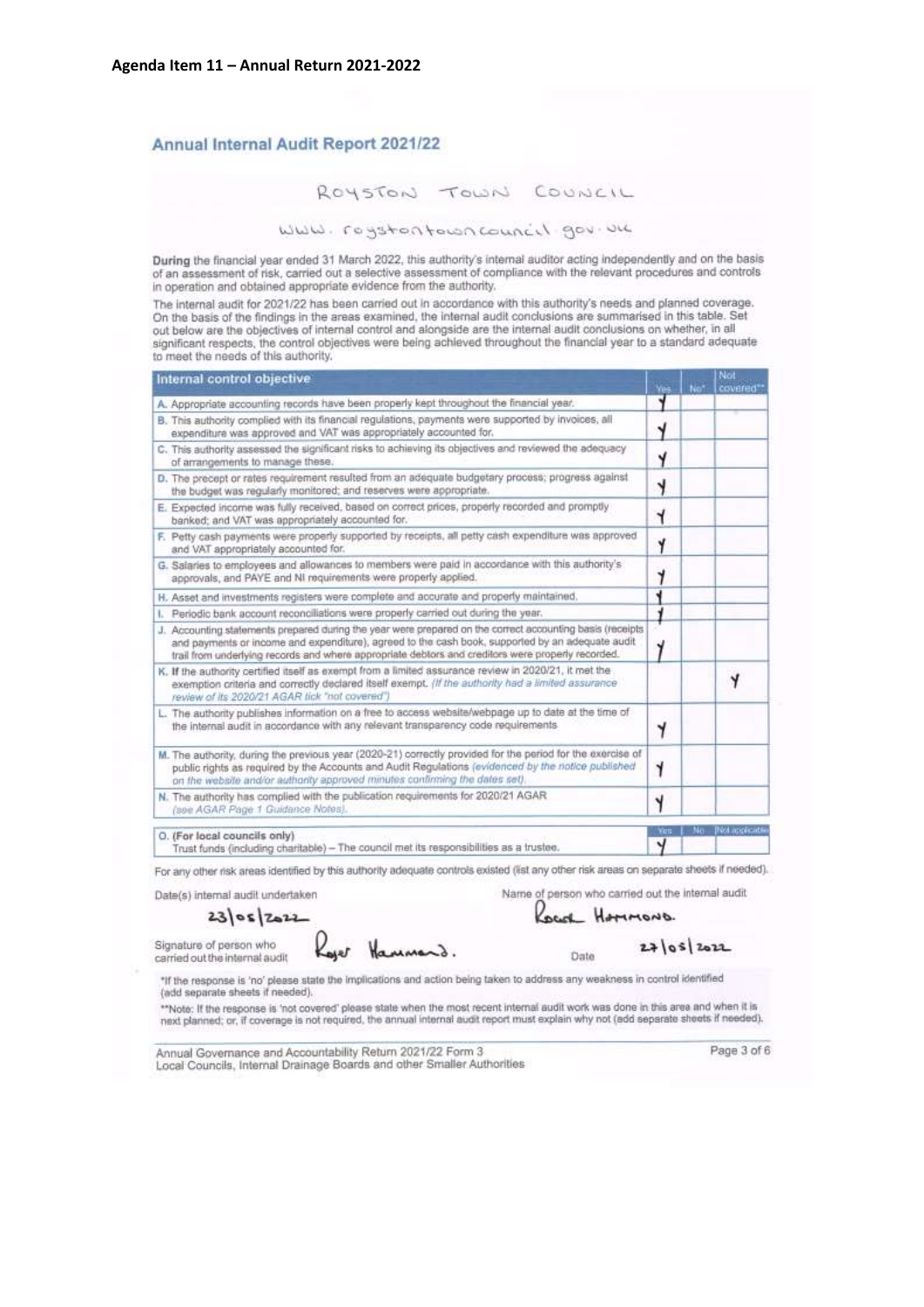#### Section 1 - Annual Governance Statement 2021/22

We acknowledge as the members of:

#### ROYSTON TOWN COUNCIL

our responsibility for ensuring that there is a sound system of internal control, including arrangements for the preparation of the Accounting Statements. We confirm, to the best of our knowledge and belief, with respect to the Accounting Statements for the year ended 31 March 2022, that:

|                                                                                                                                                                                                                                                                                                                 | Agraed     |     |                                                                                                                                                     |                                                                                                                                                                                                |
|-----------------------------------------------------------------------------------------------------------------------------------------------------------------------------------------------------------------------------------------------------------------------------------------------------------------|------------|-----|-----------------------------------------------------------------------------------------------------------------------------------------------------|------------------------------------------------------------------------------------------------------------------------------------------------------------------------------------------------|
|                                                                                                                                                                                                                                                                                                                 | <b>Yos</b> | No. |                                                                                                                                                     | Yes' means that this authority.                                                                                                                                                                |
| 1. We have put in place arrangements for effective financial<br>management during the year, and for the preparation of<br>the accounting statements.                                                                                                                                                            |            |     |                                                                                                                                                     | prepared its accounting statements in accordance<br>with the Accounts and Audit Regulations.                                                                                                   |
| 2. We maintained an adequate system of internal control<br>including measures designed to prevent and detect fraud<br>and comuption and reviewed its effectiveness.                                                                                                                                             |            |     | its charge.                                                                                                                                         | made proper arrangements and accepted responsibility<br>for safeguarding the public money and resources in                                                                                     |
| 3. We took all reasonable steps to assure ourselves.<br>that there are no matters of actual or potential<br>non-compliance with laws, regulations and Proper<br>Practices that could have a significant financial effect<br>on the ability of this authority to conduct its<br>business or manage its finances. |            |     |                                                                                                                                                     | has only done what it has the legal power to do and has<br>complied with Proper Practices in doing so.                                                                                         |
| 4. We provided proper opportunity during the year for<br>the exercise of electors' rights in accordance with the<br>requirements of the Accounts and Audit Regulations.                                                                                                                                         |            |     |                                                                                                                                                     | during the year gave all persons interested the opportunity to<br>inspect and ask questions about this authority's accounts.                                                                   |
| 5. We carried out an assessment of the risks facing this<br>authority and took appropriate steps to manage those<br>risks, including the introduction of internal controls and/or<br>external insurance cover where required.                                                                                   |            |     |                                                                                                                                                     | considered and documented the financial and other risks if<br>faces and dealt with them properly.                                                                                              |
| 6. We maintained throughout the year an adequate and<br>effective system of internal audit of the accounting<br>records and control systems.                                                                                                                                                                    |            |     |                                                                                                                                                     | arranged for a competent person, independent of the financial<br>controls and procedures, to give an objective view on whether.<br>internal controls meet the needs of this smaller authority. |
| 7. We took appropriate action on all matters raised<br>in reports from internal and external audit.                                                                                                                                                                                                             |            |     | responded to matters brought to its attention by internal and<br>external audit.                                                                    |                                                                                                                                                                                                |
| 8. We considered whether any litigation, liabilities or<br>commitments, events or transactions, occurring either<br>during or after the year-end, have a financial impact on<br>this authority and, where appropriate, have included them<br>in the accounting statements.                                      |            |     | disclosed everything it should have about its business activity<br>during the year including events taking place after the year<br>and if relevant. |                                                                                                                                                                                                |
| 9. (For local councils only) Trust funds including<br>charitable. In our capacity as the sole managing<br>trustee we discharged our accountability<br>responsibilities for the fund(s)/assets, including<br>financial reporting and, if required, independent<br>examination or audit.                          | Yes.       | No  | N/A                                                                                                                                                 | has met all of its responsibilities where, as a body<br>corporate, it is a sole managing trustee of a local<br>trust or trusts.                                                                |

\*Please provide explanations to the external auditor on a separate sheet for each 'No' response and describe how the authority will address the weaknesses identified. These sheets must be published with the Annual Governance Statement.

This Annual Governance Statement was approved at a meeting of the authority on:

Signed by the Chairman and Clerk of the meeting where approval was given:

and recorded as minute reference:

Chairman Clerk

www.roystontowncouncil.gov.ou

Annual Governance and Accountability Return 2021/22 Form 3<br>Local Councils, Internal Drainage Boards and other Smaller Authorities\*

Page 4 of 6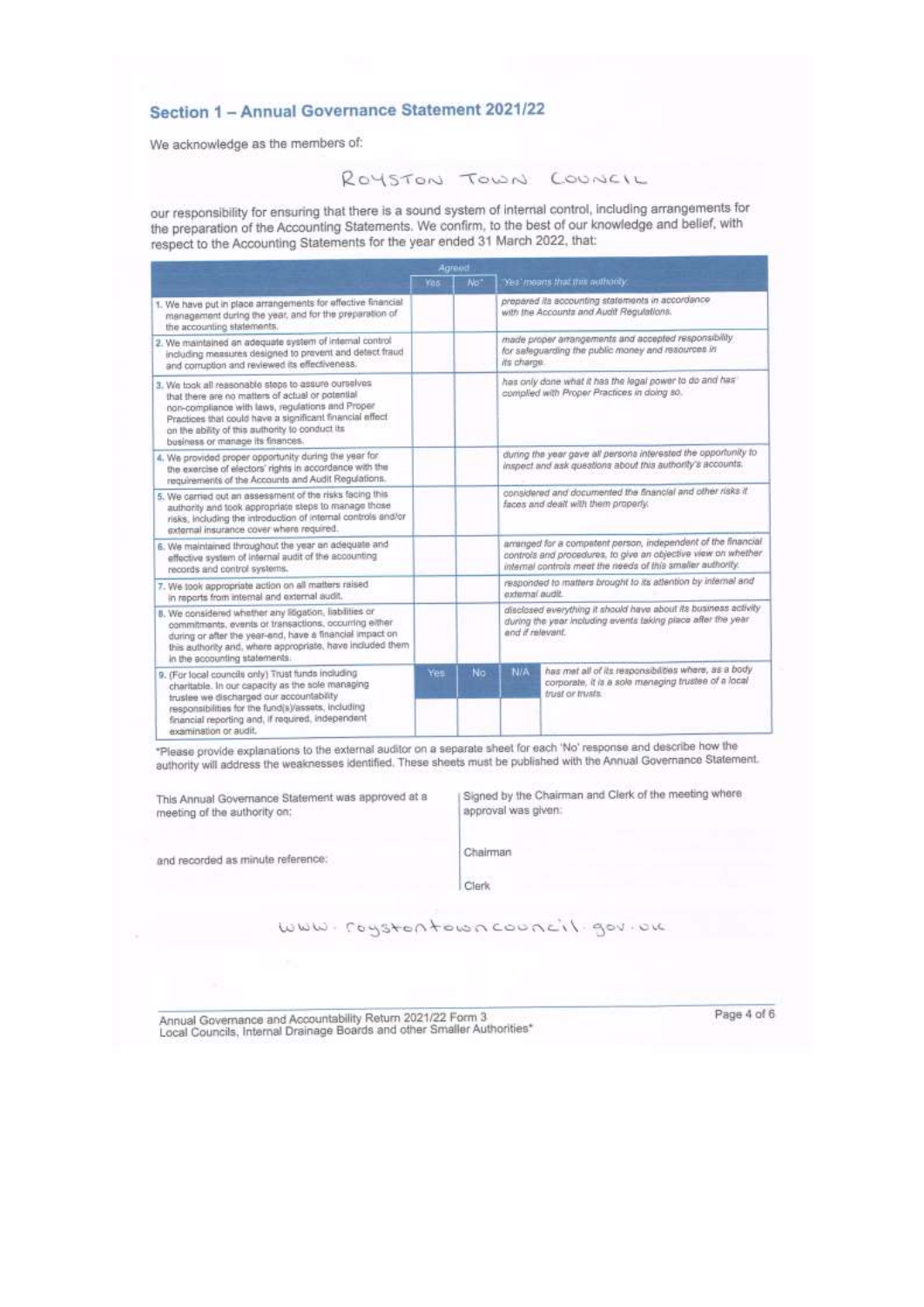#### Section 2 - Accounting Statements 2021/22 for

|                                                                        | Year ending           |                       | Notes and guidance                                                                                                                                                                                               |  |  |
|------------------------------------------------------------------------|-----------------------|-----------------------|------------------------------------------------------------------------------------------------------------------------------------------------------------------------------------------------------------------|--|--|
|                                                                        | 31 March<br>2021<br>£ | 31 March<br>2022<br>£ | Please round all figures to nearest E1. Do not leave any<br>boxes blank and report £0 or Nil balances. All figures must<br>agree to underlying financial records.                                                |  |  |
| 1. Balances brought<br>forward                                         | 552091                | 636248                | Total balances and reserves at the beginning of the year<br>as recorded in the financial records. Value must agree to<br>Box 7 of previous year.                                                                 |  |  |
| 2. (+) Precept or Rates and<br>Levies                                  | 317910                | 331469                | Total amount of precept (or for IDBs rates and levies)<br>received or receivable in the year. Exclude any grants<br>received.                                                                                    |  |  |
| 3. (+) Total other receipts                                            | 191415                | 264705                | Total income or receipts as recorded in the cashbook less<br>the precept or rates/levies received (line 2). Include any<br>grants received.                                                                      |  |  |
| 4. (-) Staff costs                                                     | 213241                | 241304                | Total expenditure or payments made to and on behalf<br>of all employees. Include gross salaries and wages,<br>employers NI contributions, employers pension<br>contributions, gratuities and severance payments. |  |  |
| 5. (-) Loan interest/capital<br>repayments                             | 19114                 | 19114                 | Total expenditure or payments of capital and interest<br>made during the year on the authority's borrowings (if any).                                                                                            |  |  |
| 6. (-) All other payments                                              | 192813                | 150856                | Total expenditure or payments as recorded in the cash-<br>book less staff costs (line 4) and loan interest/capital<br>repayments (line 5).                                                                       |  |  |
| 7. (=) Balances carried<br>forward                                     | 636248                | 721148                | Total balances and reserves at the end of the year. Must<br>equal (1+2+3) - (4+5+6).                                                                                                                             |  |  |
| 8. Total value of cash and<br>short term investments.                  | 627969                | 715001                | The sum of all current and deposit bank accounts, cash<br>holdings and short term investments held as at 31 March -<br>To agree with bank reconciliation.                                                        |  |  |
| 9. Total fixed assets plus<br>long term investments<br>and assets      | 3968055<br>3989146    |                       | The value of all the property the authority owns $-$ it is made<br>up of all its fixed assets and long term investments as at<br>31 March.                                                                       |  |  |
| 10. Total borrowings                                                   | 247986                | 238725                | The outstanding capital balance as at 31 March of all loans<br>from third parties (including PWLB).                                                                                                              |  |  |
| 11. (For Local Councils Only)<br>Yes<br>Disclosure note re Trust funds |                       | N/A<br>No             | The Council, as a body corporate, acts as sole trustee for<br>and is responsible for managing Trust funds or assets.                                                                                             |  |  |
| (including charitable)                                                 | $\vee$                |                       | N.B. The figures in the accounting statements above do<br>not include any Trust transactions.                                                                                                                    |  |  |

ROYSTON TOWN COUNCIL

I certify that for the year ended 31 March 2022 the Accounting Statements in this Annual Governance and Accountability Return have been prepared on either a receipts and payments or income and expenditure basis following the guidance in Governance and Accountability for Smaller Authorities - a Practitioners' Guide to Proper Practices and present fairly the financial position of this authority.

Signed by Responsible Financial Officer before being presented to the authority for approval

|                                          |  |  | confirm that these Accounting Statements were |  |
|------------------------------------------|--|--|-----------------------------------------------|--|
| approved by this authority on this date: |  |  |                                               |  |

as recorded in minute reference:

Signed by Chairman of the meeting where the Accounting Statements were approved

Date

Annual Governance and Accountability Return 2021/22 Form 3<br>Local Councils, Internal Drainage Boards and other Smaller Authorities\*

Page 5 of 6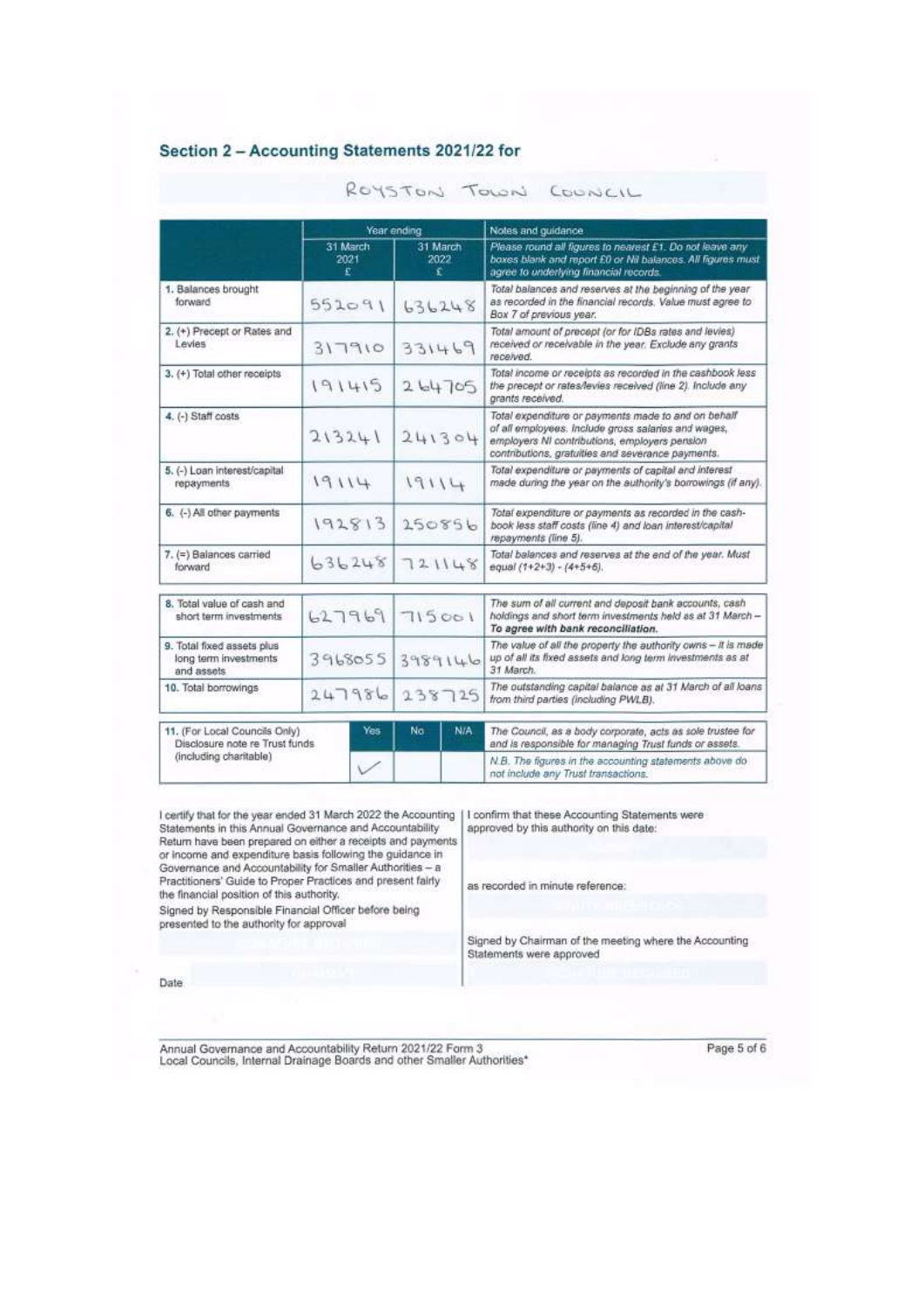**Agenda Item 12 – Annual Report 2021-2022**



# Royston Town Council Annual Report 2021/2022

17th May 2021 – 15th May 2022



Town Hall, Melbourn Road, Royston, Herts. SG8 7DA Tel: 01763 245484 Email: town.clerk@roystontowncouncil.gov.uk www.roystontowncouncil.gov.uk Published June 2022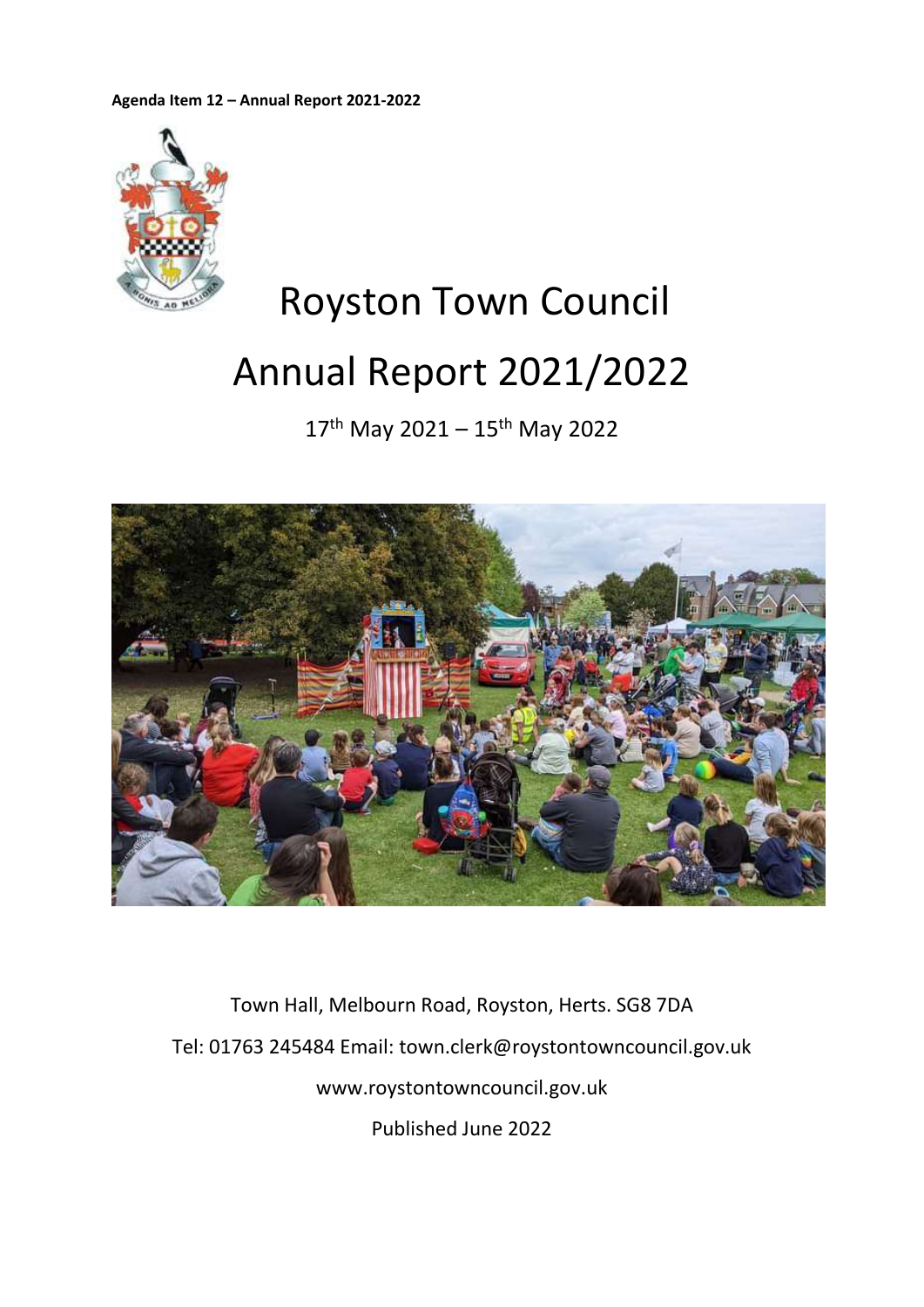Royston Town Council's Annual Report gives a review of the activities of the Town Council during the Civic year and the financial report for the year ended 31<sup>st</sup> March 2022.

The start of the Civic year coincided with a further easing of COVID restrictions which meant that Town Council properties could once again be used for normal community activities. Face to face meetings had resumed and took place throughout the year.

# **Statement from the Town Mayor 2022-2023**



**A message from our new Town Mayor, Councillor Mary Antony**

It is a great honour and a privilege for me to be elected as Mayor of the great town of Royston. I feel very positive and hopeful as I look forward to my term in office.

Now that elections are over, our councillors will rise above political and ideological boundaries. We will join our hands together to work for a better Royston. I am very confident that together we will make a difference.

Having been an educator for 28 years, I want to ensure that our children get support for a better education. Our elderly people are especially close to my heart and I want to work hard for enhanced healthcare and transport facilities. Transportation accessible to all will be a priority during my term.

A change of Mayor does not end the work being carried out by the previous administration. I will spend time looking at what was planned that would be beneficial to the people of Royston and we will work together to implement those plans, especially those that support our local businesses.

In the days to come I will make an effort to meet with all of you. I will keep you posted on all of the developments at the Town Council so that "together we can make a difference". I will be available and accessible to all and with the help of the team at Royston Town Council, we will work hard to address any of the concerns from our community.

My Mayoral Charities this year will be Make Lunch Club and The Mayor's Community Trust Fund.

I look forward to serving the Community of Royston as Mayor.

**Mary Antony May 2022.**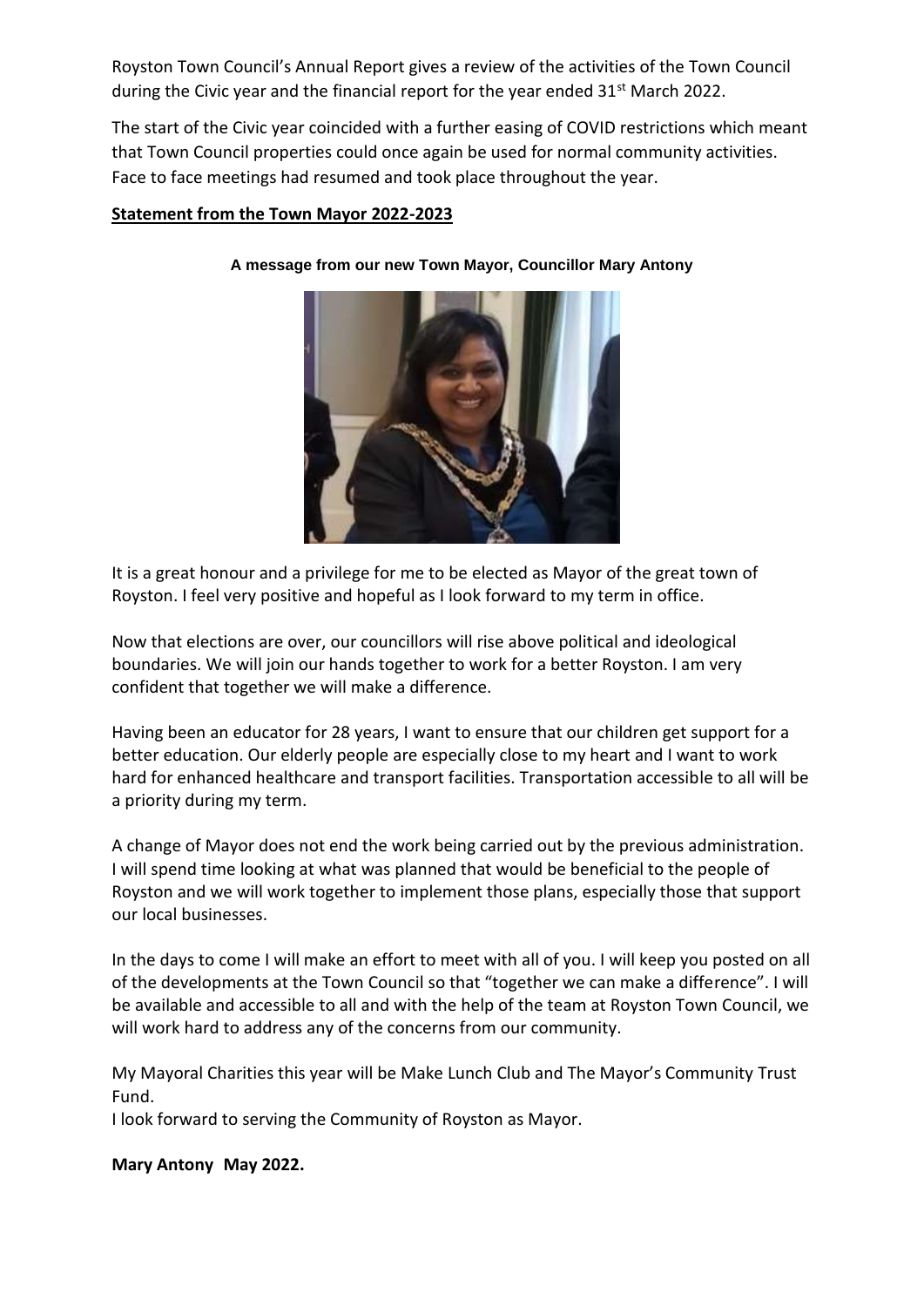# **Royston Town Council**

There are three tiers of local government in Royston; Town, District and County.

A new website was launched in 2020 which provides a useful resource on Royston Town Council's activities, and offers access to information regarding the committees, meetings, minutes, Town Council news and other areas of interest. Information and links are also available for other Royston organisations and community associations. [www.roystontowncouncil.gov.uk](http://www.roystontowncouncil.gov.uk/) 

All Town Councillors serve in a voluntary capacity and are elected for a four year term of office. Councillors are not paid and do not receive any allowances for attending meetings. The Mayor is elected annually in May at the Annual Meeting of the Council. Ten Members serve on each principal committee: Finance, Planning and General Purpose & Highways.

The Town Council elections took place on Thursday 5<sup>th</sup> May 2022.

The Councillors that held office during the year 2021/2022 were: **Mayor:** Councillor Mark Hughes **Deputy Mayor:** Councillor Marguerite Phillips **Chairman Finance Committee:** Councillor John Davison **Chairman Planning Committee:** Councillor Marguerite Phillips **Chairman General Purpose & Highways Committee:** Councillor Mike Harrison

#### **Royston Town West**

Cllr Ruth Brown (Liberal Democrats) Cllr John Davison (Conservative) Cllr Emma Squire-Smith (Liberal Democrats)

#### **Royston Town South**

Cllr Tom Perry (Liberal Democrats) Cllr Carol Stanier (Liberal Democrats)

#### **Royston Palace**

Cllr Brian Bylett (Conservative) Cllr Ian Coll (Conservative) Resigned 4th January 2022 Cllr Mark Hughes (Conservative) Cllr Robert Inwood (Independent) Cllr Iain Leggett (Conservative)

#### **Royston Meridian**

Cllr Elizabeth Beardwell (Liberal Democrats) Cllr Mike Harrison (Conservative) Cllr Marguerite Phillips (Conservative) Cllr F John Smith (Conservative) Died 25<sup>th</sup> December 2021 Cllr Philip Smith (Conservative)

Full Council meetings and principal committee meetings are open to all members of the public and the press. At the beginning of each meeting time is set aside to allow members of the public to make representation to the various committees about items on the agenda.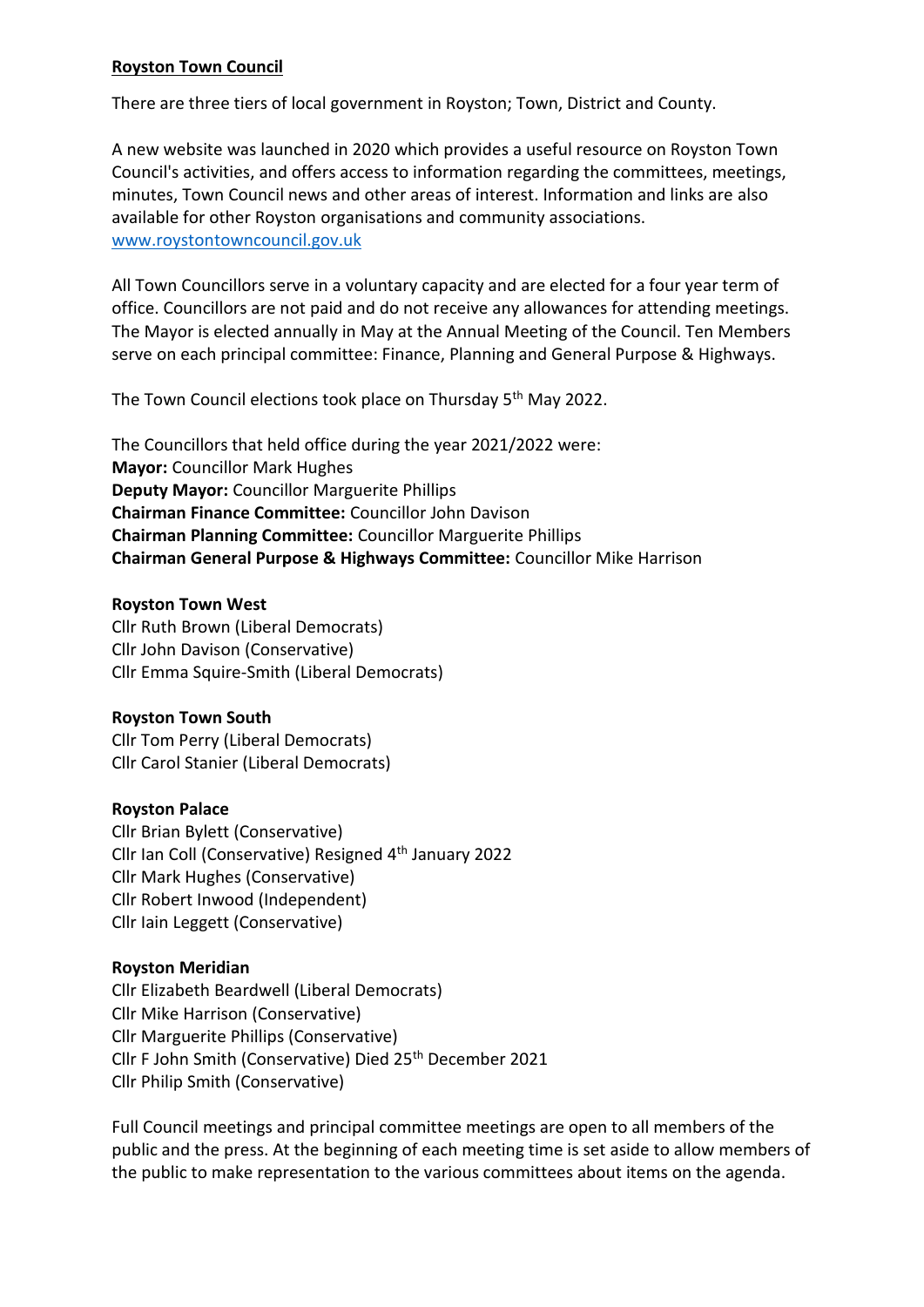Copies of the agendas are posted on the Town Hall noticeboard and Town Council website. A calendar detailing the meetings for the coming year is also available on the web site.

The Town Council's Planning Committee is asked to respond as a consultee and makes recommendations on the planning applications for Royston. The Committee commented on over 100 applications throughout the year. Final decisions on all applications are made by North Herts District Council (NHDC).

# **School Visits**

School visits were unable to take place due to continuing COVID 19 restrictions. These are seen as an important annual event, engaging with the community, and involving Town, District and County Councillors. It is hoped that these visits can be undertaken in 2023.

# **Green Street Allotments**

The allotment site in Royston is owned and managed by the Town Council. There are no vacant plots at the moment, if you are interested in obtaining a plot contact the Town Council by emai[l enquiries@roystontowncouncil.gov.uk](mailto:enquiries@roystontowncouncil.gov.uk) or call 01763 245484 to be added to the waiting list, it is approximately 3 to 4 years wait for a plot. You must be a Royston resident to rent an allotment.

## **Royston War Memorial**

Royston War Memorial in Melbourn Street was erected in 1922 in memory of the Servicemen of the town killed in the First World War. Later it was extended to include those who were killed during the Second World War. It is now a listed monument and was extensively repaired and refurbished by the Town Council in 2018.

On 14th November 2021 a large number of people joined the parade from the British Legion to the War Memorial for the Remembrance Day Service.

# **Royston Town Market**

After two years during which the composition of the market was repeatedly affected by COVID restriction, the past 12 months has shown just how well it can perform under normal circumstances.

Thankfully, the increase in footfall enjoyed throughout the pandemic (a result of the community supporting local businesses while also enjoying the relative safety of outdoor shopping) has showed no signs of abating. New trader applications have been significantly high and so the number of people working on the market has increased.

In addition to all the regular food staples which constitute the back-bone of the market, we now have even more street-food on offer, a cheesemonger and charcuterie stall, a ladies fashion stall, a large unit selling and renting lawnmowers and other garden accessories along with an array of craft and giftware stalls which complete what is becoming an increasingly diverse shopping offer.

However, for the market to enjoy any lasting success it is imperative that our community understand its importance to the Town generally and continue to support it. With few exceptions, local businesses all state that they experience an uplift in trade on market days and it is an asset which we should value.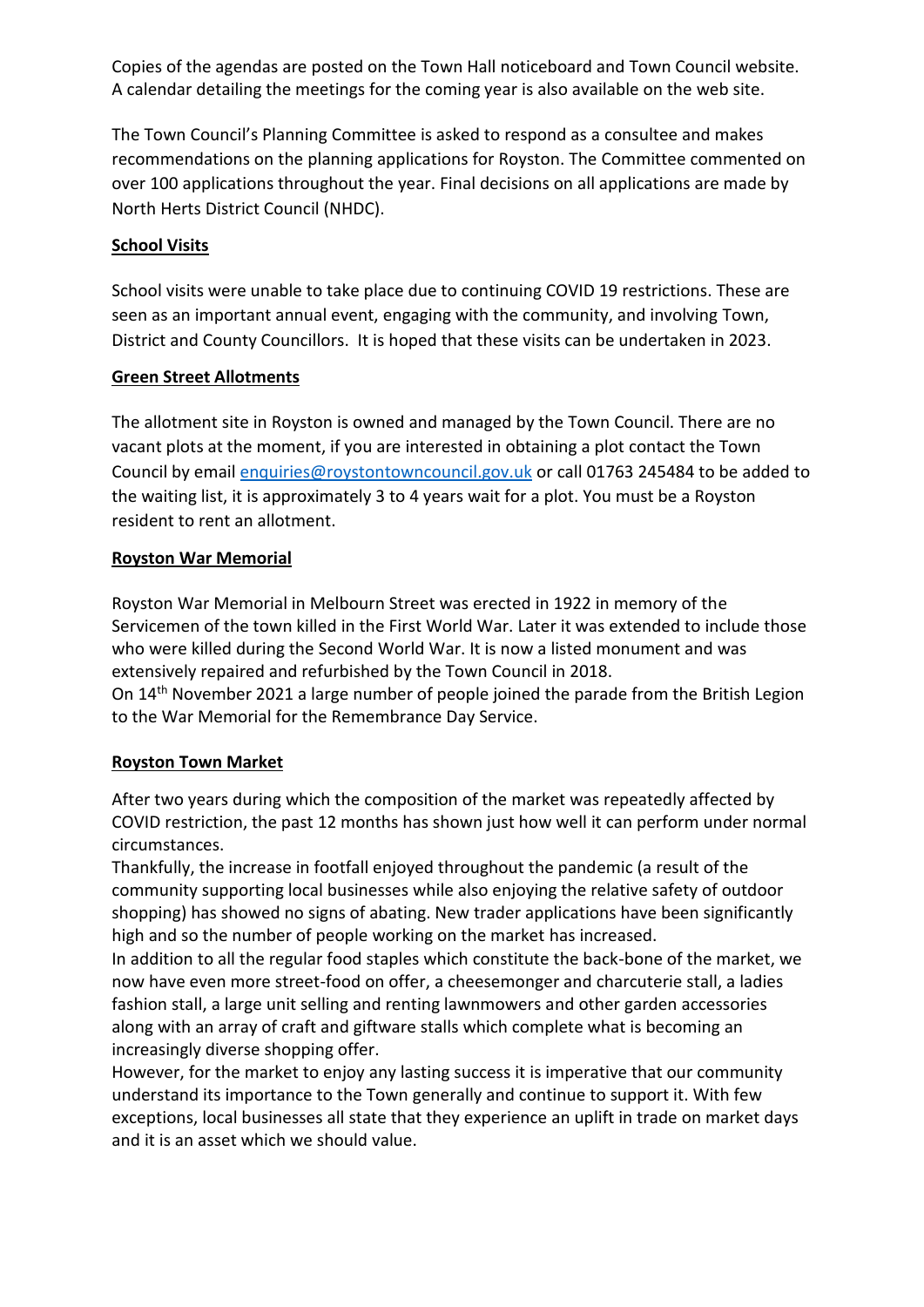

Helen Giles was hired to provide curatorial support and help the Museum Assistant, on a one-day-a-week basis. Helen's work involved answering enquiries, caring for and managing the Collection, curating small-scale displays and applying for funding. She also worked with existing volunteers and recruited and trained new volunteers.

The condition of the costume collection was checked, more of the Collection was photographed and new displays were exhibited, including an updated timeline, a case about Royston's railway and an exhibition about Royston Cave.

Having been closed for so long due to COVID-19, volunteers and the printing, drawing and knitting groups were also welcomed back to the museum. At the end of July, the museum was opened to the public on Saturdays during the summer and autumn months.

A recovery grant was used to fund a bespoke, museum quality display case to replace an old case that proved a health and safety risk. The museum was also awarded a small grant by Herts Association of Museums which was used to purchase a photo scanner, to enable the better digitisation of the photograph and document collections, increasing their accessibility. The Friends of Royston Museum kindly funded a new laptop to be used alongside it, improving efficiency and productivity.

A designer was commissioned to create interpretation panels to tell the story of the Royston Tapestry and a photographer captured a high-resolution version of the tapestry which will be available to view online and onsite using the interactive touchscreen.

The Royston Museum Trust was established and the museum became an independent charity. Royston Town Council continue to provide vital core funding, via a service-level agreement, so that the museum can continue to operate. A new full-time Museum Manager and a part-time Curator were appointed and development of the building, exhibitions and administration got underway.



# **The Queen's Green Canopy**

In March 2022 Royston Town Council planted a tree for the Queen's Green Canopy to mark Her Majesty's Platinum Jubilee. The specimen Liriodendron (Tulip Tree) can be found in the Priory Memorial Gardens and viewed on the official [Queen's Green Canopy Map.](https://queensgreencanopy.org/map-education-hub/qgc-map/#/?id=3263)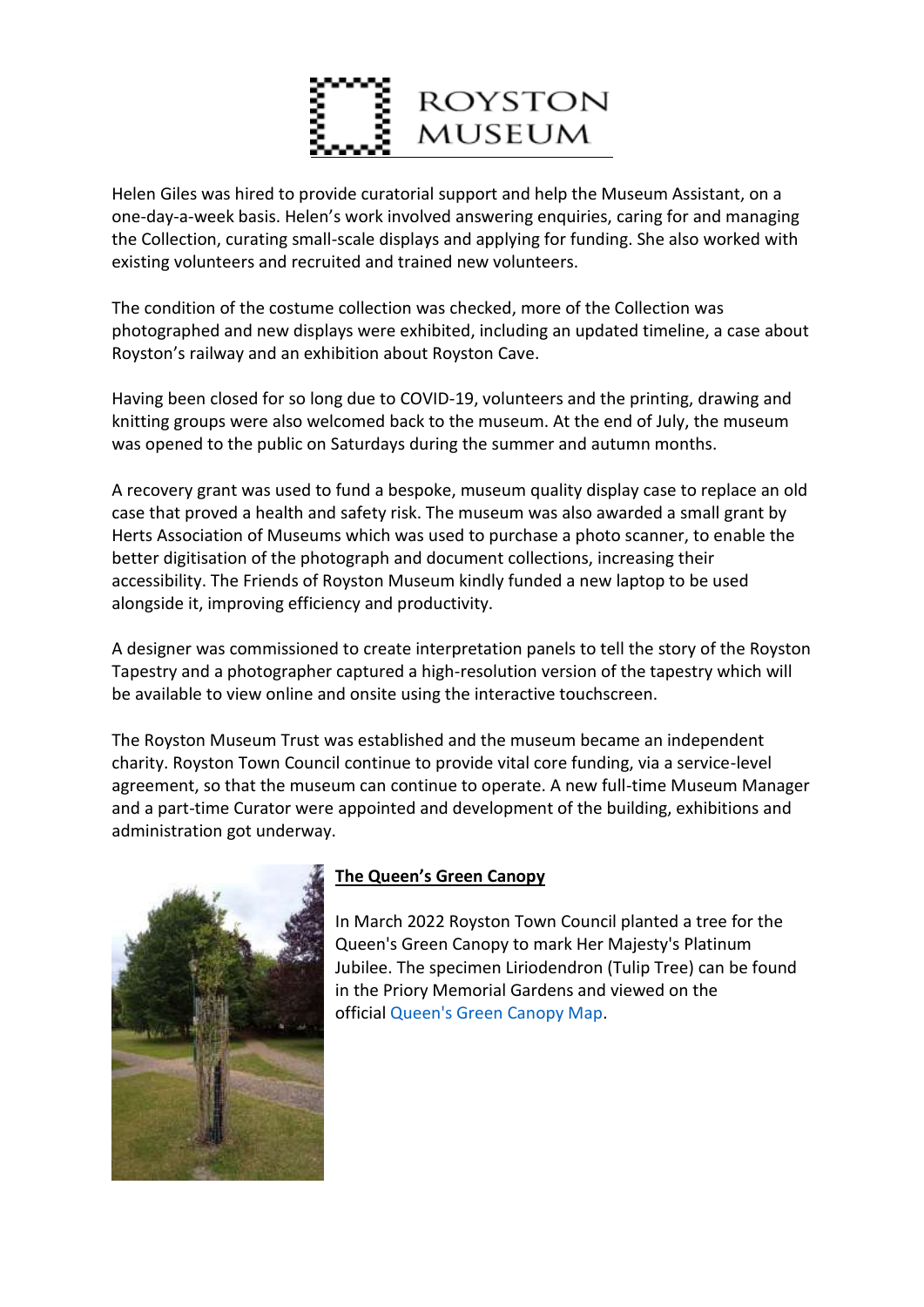# **Royston Annual May Fayre**

It was wonderful to be able to run this much loved annual event again. In partnership with other organisations and volunteers, the Town Council runs this yearly event in the Priory Memorial Gardens which takes place on the first Bank Holiday in May. It gives local charities and voluntary organisations a chance to fund raise for themselves. Admission to the event is free. The event was attended by large numbers of people who enjoyed the perfect sunny weather and the wide variety of food offered. There was fun for all the family with the Town Band keeping the crowds entertained with their music and regulars such as the miniature railway, the Punch and Judy show and the Novelty Dog Show. Free attractions, Professor Crump and 'Last Man Standing' were provided thanks to funding from Royston Town Council. Running alongside the May Fayre was the Historical Car Show which was organised by the Rotary Club.



# **Community Halls & Royston Picture Palace**

The Town Council provides public halls which can be hired, namely the Town Hall and Market Hill Rooms. Our two community halls are hired out to various local organisations, community groups and privately to members of the public for children's parties, fitness classes and social events such as quizzes.

During the Civic Year of 2021-22 we were able to fully re-open all of the halls and rooms following the lifting of COVID-19 restrictions. The majority of our regular hirers have returned along with some new organisations now using the halls and rooms on a weekly or monthly basis. Occasional hirers for parties, meetings and other social events are getting back to the pre-pandemic levels. The kitchen at the Town Hall was fully refurbished in December 2021 making it a much more accessible space. The kitchen and bar area is now light and spacious with all new appliances and we have had a very positive response to the improvements.

The Town Hall is used as a state-of-the-art digital cinema on Fridays, Saturdays and Sundays throughout the year by Royston Picture Palace, who aim to show a wide and diverse programme of films and special events to suit all audiences and ages in our local communities. The cinema is fully wheelchair accessible, and a range of drinks and refreshments are available at every screening. Ticket and refreshment prices are kept low for the benefit of all, and parking is free from 3pm - and all day on Sundays. The cinema is run by a wonderful team of paid employees and volunteers to whom we are very grateful – without them, the show could literally not go on.

# **The Leete Charity Trust**

The Town Council is the sole Trustee of this charity. The charity provides grants towards further education for students who live, or attend a school, in Royston. The grants are made from the interest earned on the Trust's investments. During the last year, a total of £1925.50 was awarded to 6 young people going on to further education.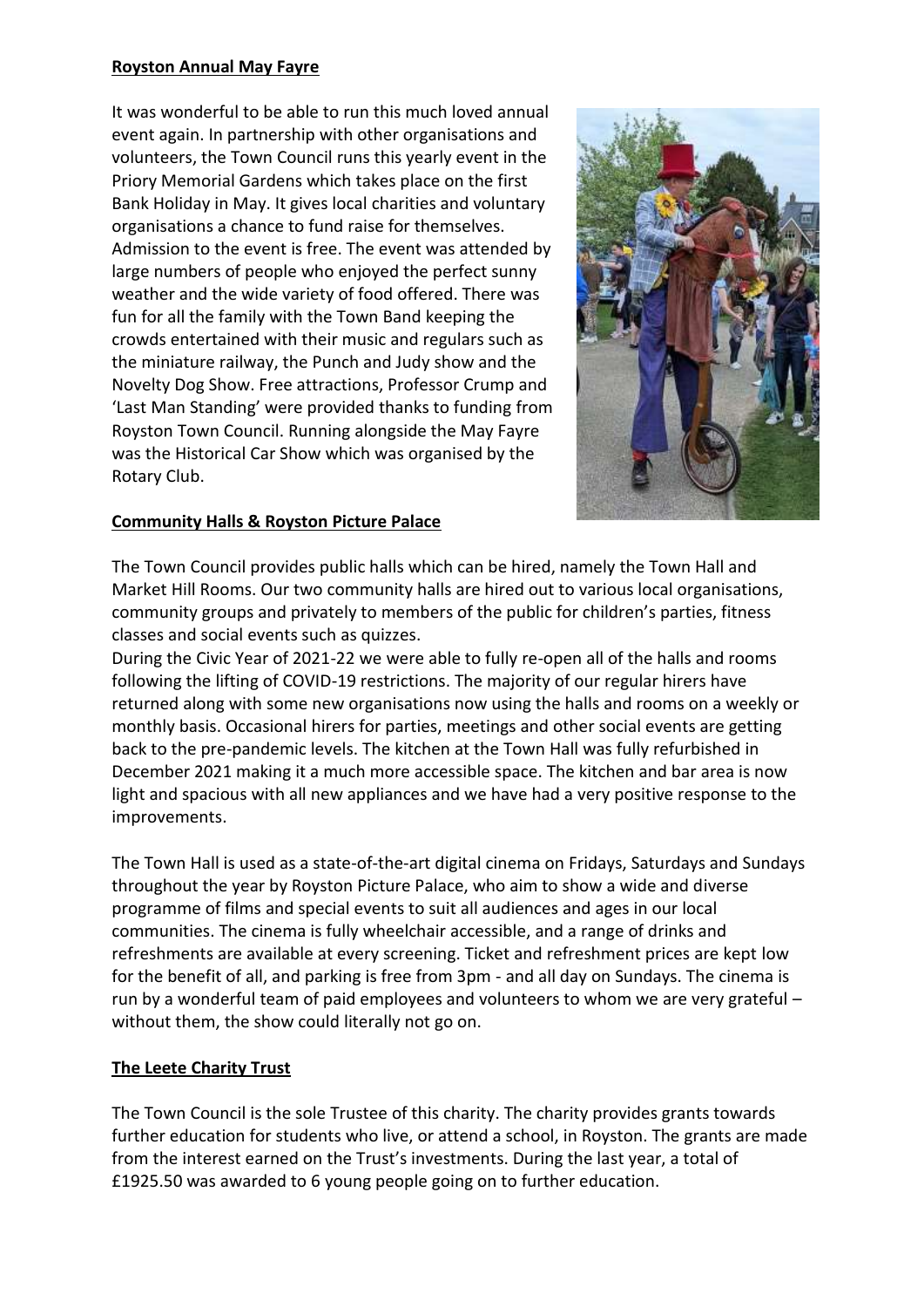Details and an application form can be downloaded from the Town Council's website.

# **Bus Shelters in Icknield Walk and Melbourn Street**





The project to install new bus shelters in the town was instigated by the late Councillor FJ Smith in 2019. Working with North Herts Council, the first bus shelter was installed at Icknield Walk in June 2021. The installations suffered delays due to the pandemic but the bus shelter on Melbourn Street has now also been completed and users have commented on how much they like it. Both projects were funded by Section 106 funds (money negotiated between housing developers and the Council to help fund community infrastructure projects) held by NHDC for sustainable transport projects.

#### **Green Walk Plantation & Stile Plantation**

Two small plantations link the town centre to open countryside and footpaths. These plantations are a hidden secret of the town and are used for walking and wildlife spotting. Royston Town Council received 60 whips (very young trees) from North Herts Council which were planted in the plantations during early spring 2022.

Unfortunately, the plantations suffered some damage during storm Eunice and subsequently the Council commissioned an independent survey to assess further work needed. The



urgent work was completed in early May and other work will be carried out in September. New information lecterns made from recycled materials have been ordered and will be installed in June 2022.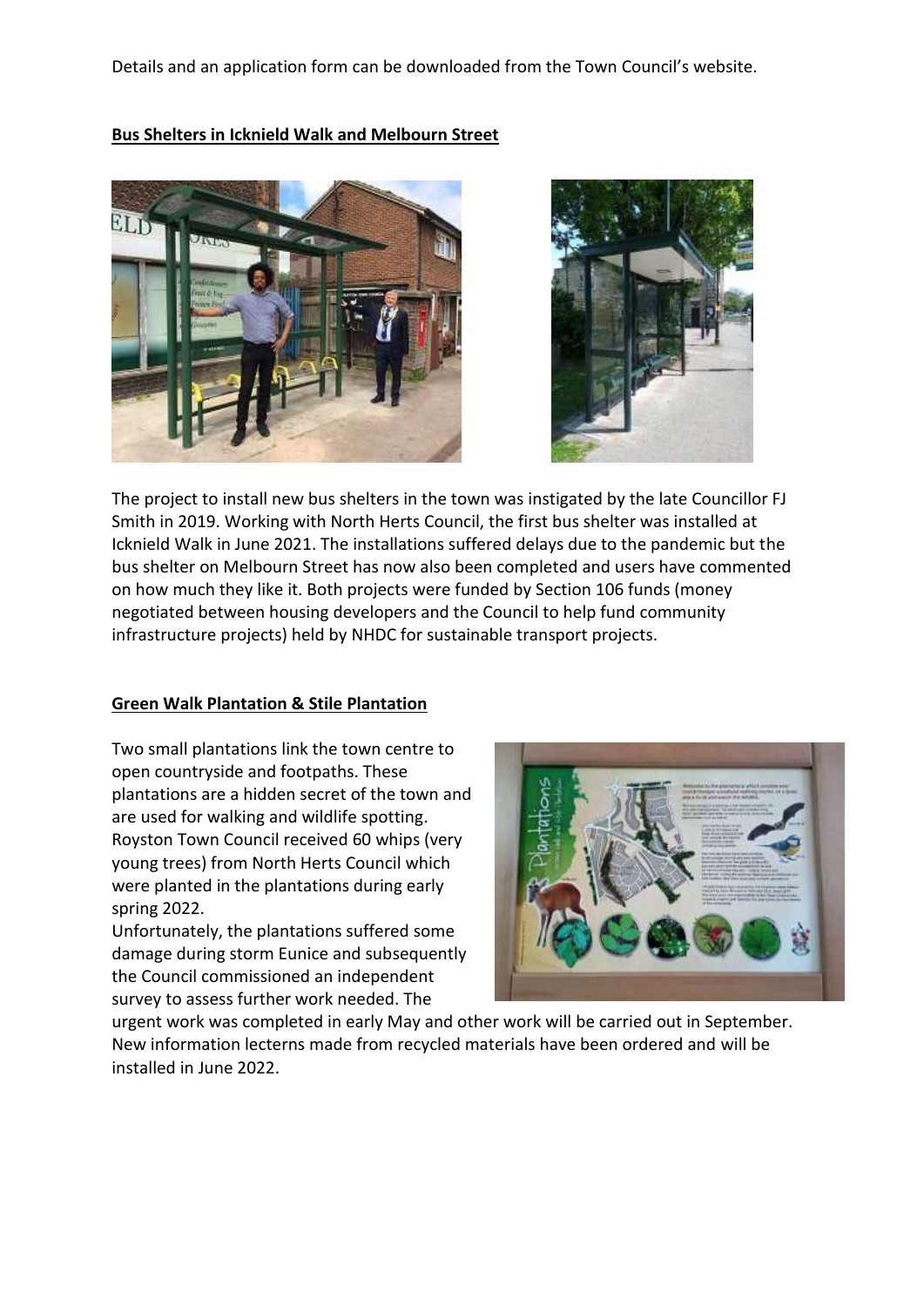## **Royston Cave**

Royston Cave remained closed for the majority of 2021 due to COVID-19. Instead, efforts were focused on engaging with visitors online by adding content to the website. This included continuing to publish educational articles to the cave's archive, and launching an activities page with free resources such as colouring pages, downloadable wallpapers and crafts.

On site, the cave's visitor entrance was decorated, its handrails were smoothed, and new anti-slip treads were attached to the steps. New visitor access resources were introduced, including a Visual Story and Sensory Map, and a site-specific environmental policy was established, to commit to a more environmentally-friendly and sustainable future.

After 16 months of closure, Royston Cave reopened to the public in August 2021. Tours were limited to 8 persons and the season ran through until the end of October. For the first time in the cave's history, tickets were available to book online, so visitors could buy tickets ahead of their trip. In total, we welcomed 708 visitors across 25 open dates.

In September, we collaborated with Royston Museum to co-launch The Royston Cave Exhibition; a new display showcasing artefacts excavated from the cave, including bones, nails and shells. We also installed The Royston Cave Virtual Experience, a 3D digital replica of Royston Cave, on their touchscreen.

Our annual Cave by Candelight event returned in December and sold out within a week, with more tours and spaces added to accommodate.

The arrival of 2022 marked 280 years since the discovery of Royston Cave and a year-long schedule of events and activities was designed to celebrate it, with new things launched each month. So far, this has included the permanent online display of the Virtual Experience; a new quarterly newsletter delivering curated news, topical articles and exclusive access to early-bird ticket sales; and premiere of a piece of orchestral music especially composed for the cave by an award-winning Hertfordshire composer. These have sat alongside the publication of themed articles and transcriptions of early cave texts.

We also welcomed specialists from Hertfordshire Geological Society to extract small samples of the cave's chalk, which were analysed to determine the geology of the bedrock in which Royston Cave sits. The samples identified the chalk's age, fossil content and provenance, which were released in a report in April. The chalk was established to have been formed in the Early Turonian period, 92 million years ago.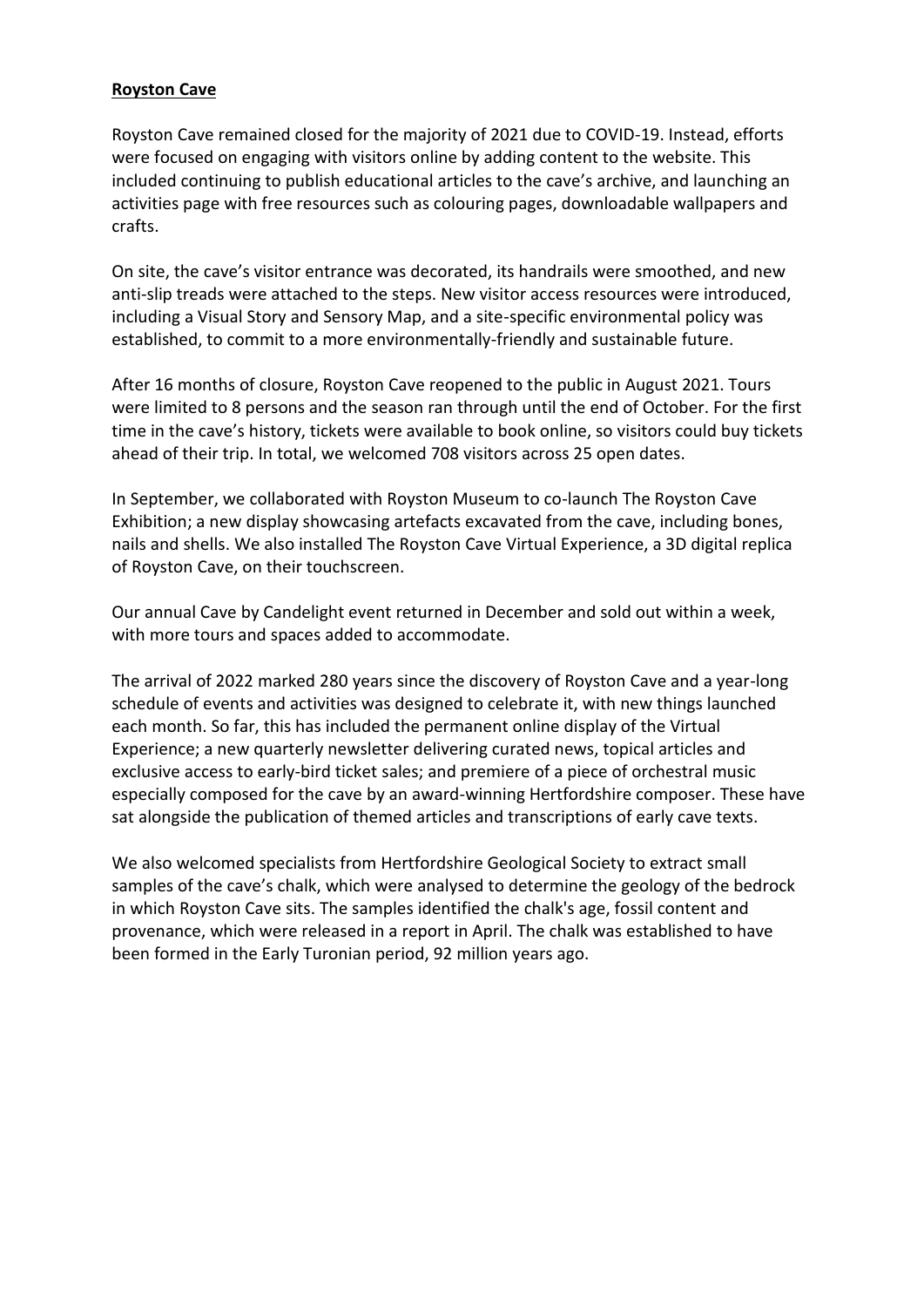The Annual Town meeting was held in the Heritage Hall on 10th March 2022 and was attended by 30 members of the public.

| <b>ORGANISATION</b>                  | <b>PURPOSE OF GRANT</b>                                                                | <b>Amount</b><br>Awarded |
|--------------------------------------|----------------------------------------------------------------------------------------|--------------------------|
| Home Start Royston &<br>South Cambs. | To hold a Summer Party for 20 local<br>vulnerable families                             | £250.00                  |
| <b>Royston Arts Society</b>          | Towards the cost of hiring Royston<br>Town Hall for the Arts Festival<br>Weekend       | £285.00                  |
| King James Academy<br>Royston        | Development of a designated wellbeing<br>centre to support pupils.                     | £250.00                  |
| Royston Speak Out<br>Club            | For a trip to Anglesey Abbey for a<br>Summer Day Out                                   | £300.00                  |
| <b>Therfield Regulation</b><br>Trust | To help towards cost of renovating the<br>Queen Victoria Memorial on Baldock<br>Street | £500.00                  |
| Royston Photographic<br>Society      | Towards the cost of hiring Royston<br>Town Hall for the Arts Festival<br>Weekend       | £275.00                  |

Community Trust Fund Grants were awarded to:

Community Service Awards were presented to:

**Sharon Redrup** – in recognition of her commitment to her role as the Manager of Royston Old Barn Day Centre for the benefit of the clients and local groups that have access to this invaluable service.

**Victoria Green** – In recognition of her voluntary work at Royston Rugby Club for the benefit of the players and their families.

**Councillor F John Smith** – In recognition of his extraordinary public service to the town of Royston for more than half a century.

**Amy Murphy** – In recognition of her services in organising the Remembrance Sunday Parades and Remembrance Day ceremonies on behalf of Royston Town Council.

**Royston Repair Café** – In recognition of their help to local residents in repairing items that are broken or faulty and would otherwise end up in landfill.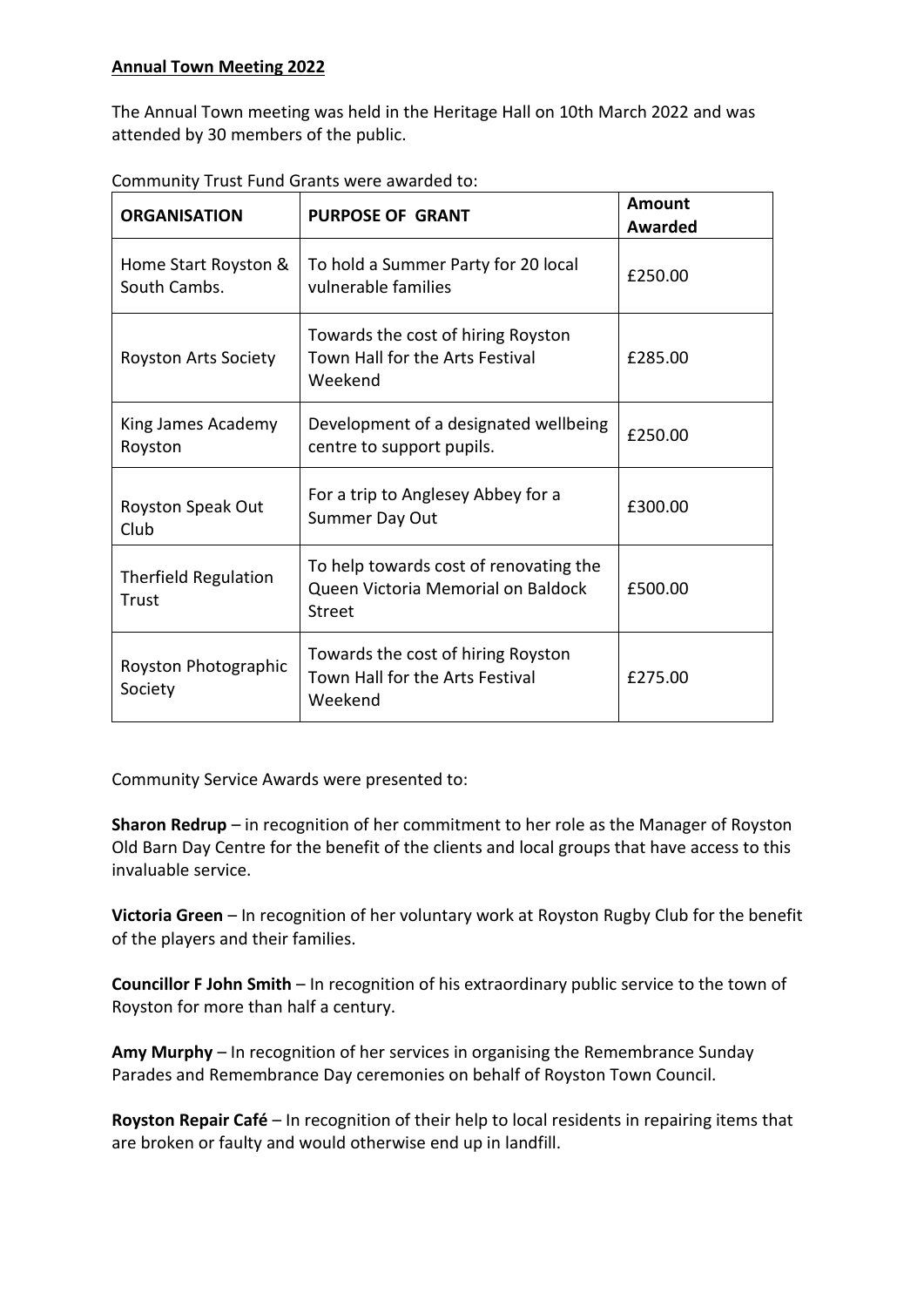## **Royston Town Council Finances**

| <b>EXPENDITURE 2021-2022</b>                             | <b>Budget</b> | <b>Actual</b> |
|----------------------------------------------------------|---------------|---------------|
| Administration/Democracy                                 | 129,571       | 106,883       |
| Royston Museum & Art Gallery                             | 91,666        | 97,364        |
| <b>Town Council Properties</b>                           | 95,451        | 75,594        |
| Green Walk & Stile Plantation                            | 19,080        | 17,352        |
| Other Expenses (Civic, May Fayre, Christmas Lights etc.) | 15,543        | 8,193         |
| <b>Royston Cave</b>                                      | 20,032        | 18,610        |
| <b>Green St Allotments</b>                               | 4,465         | 4,993         |
| <b>Melbourn St War Memorial</b>                          | 2,423         | 2,224         |
| <b>Community Toilet scheme</b>                           | 2,913         | 3,019         |
| Market Place - Markets and Parking                       | 70,734        | 65,717        |
| <b>TOTAL EXPENDITURE</b>                                 | 451,878       | 399,949       |

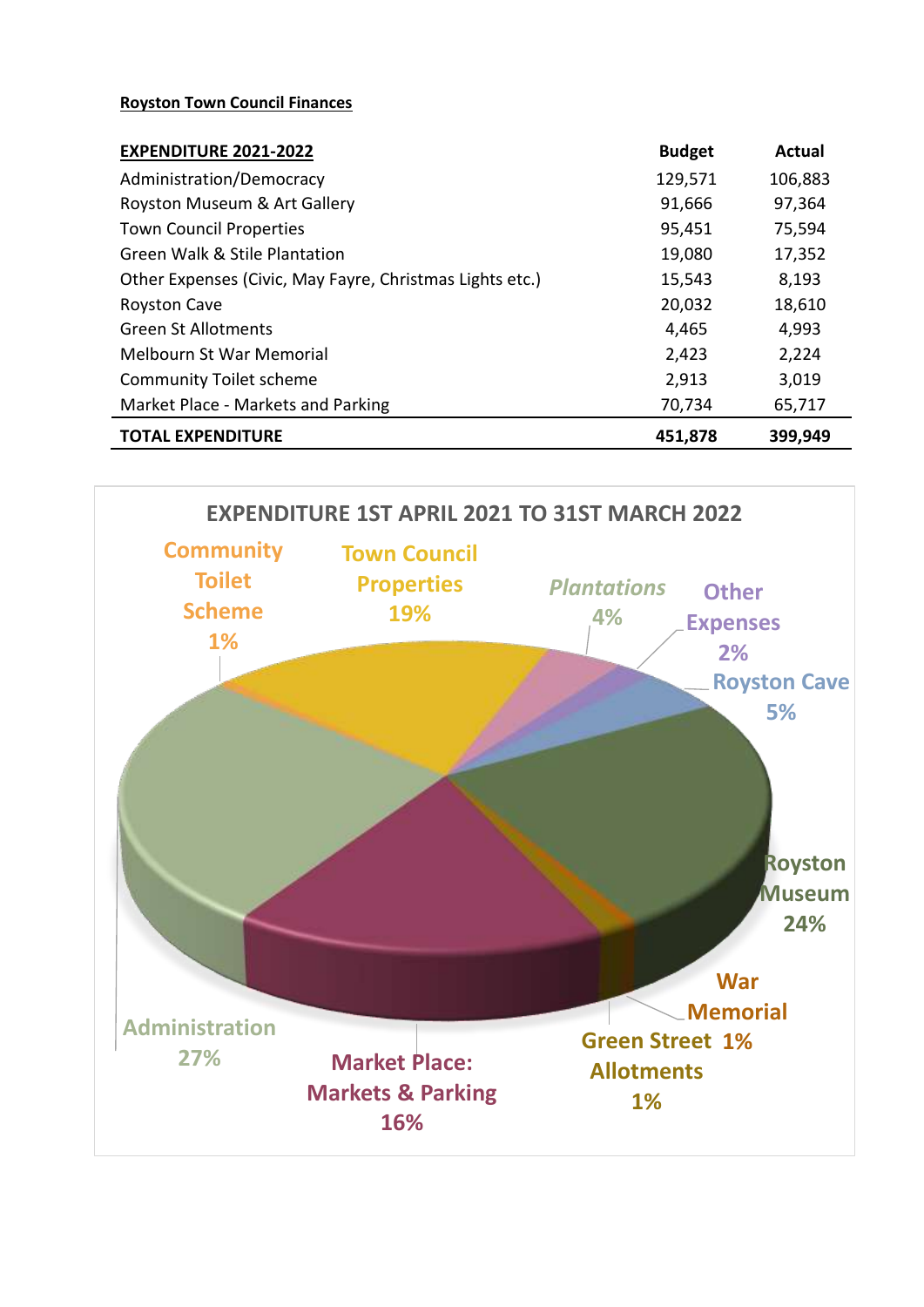| <b>INCOME</b>                  | <b>Budget</b> | Actual  |
|--------------------------------|---------------|---------|
| Interest                       | 300           | 133     |
| Market Place - markets/parking | 54,000        | 65,354  |
| Royston Museum & Art Gallery   | 750           | 63      |
| <b>Town Council Properties</b> | 38,580        | 46,330  |
| <b>Green St Allotments</b>     | 5,600         | 5,938   |
| <b>Royston Cave</b>            | 10,000        | 4,260   |
| Precept                        | 342,648       | 342,648 |
| <b>TOTAL INCOME</b>            | 451,878       | 464,726 |